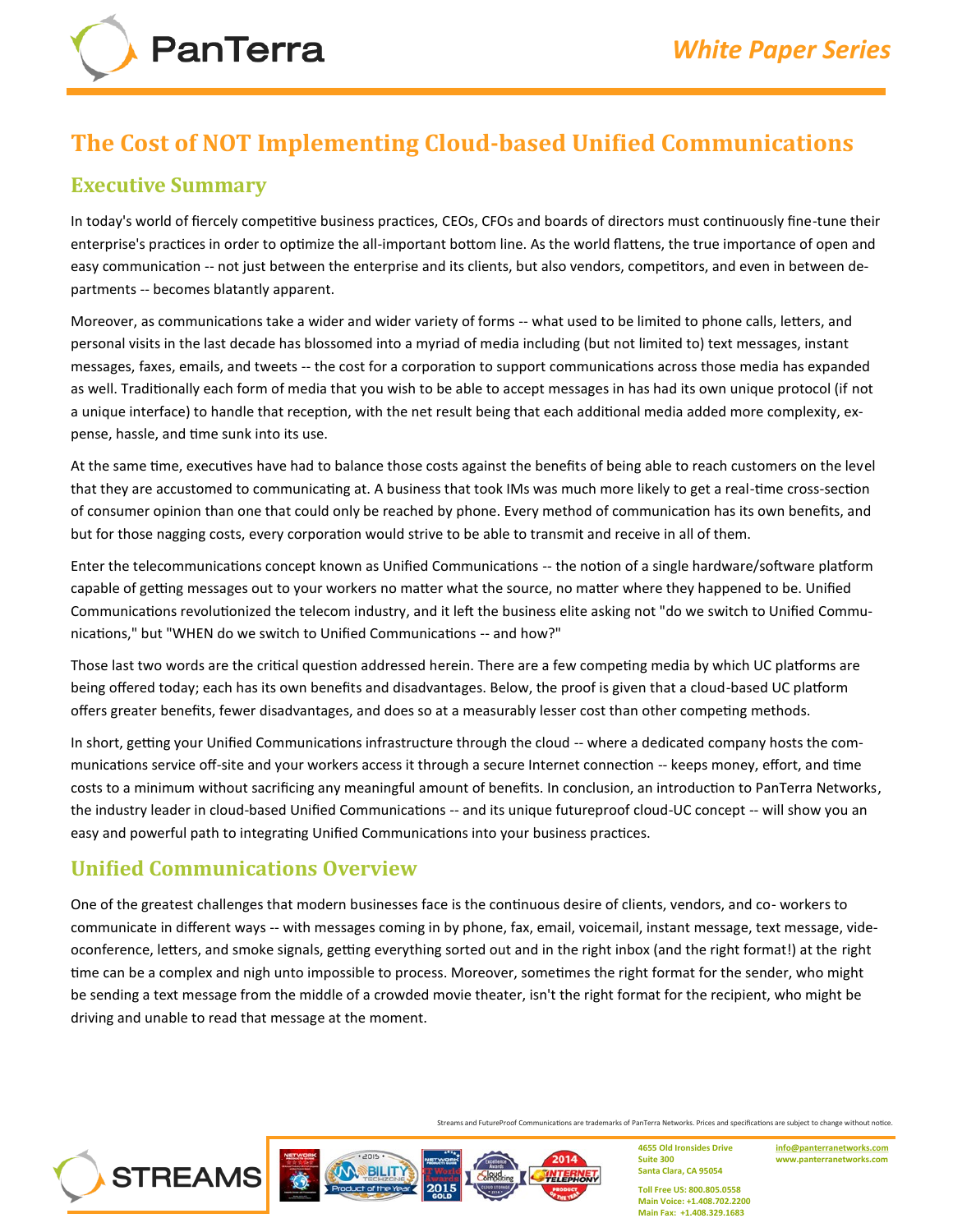

Unified Communications is the art of addressing those problems ‐‐ though, in doing so, it must also address a host of other issues ranging from call‐center services to data storage. It turns out that the process of moving ideas around between groups of people is a fantastically complex and far‐reaching one, with filaments that reach into almost every business endeavor in which we participate.

To that end, a Unified Communications platform requires hardware and software elements, and the most basic of them have a host of basic features:

#### **Incoming Message Management**

When messages arrive, they do so from a huge variety of media. That means that a truly Unified Communications infrastructure must have a number of "funnels" that guide messages into the system. Most offer robust phone support to rival a Private Branch Exchange in features, and then back that up with a unified inbox for email, text messages, instant messages, faxes, and more.

#### **Translating Formats**

Unified Communications platforms universally provide a set of conversion services -- a voice-recognition program that can turn a voicemail into a text message or email along with OCR-to-voice software that can do exactly the opposite. This allows messages to be given in the format best for the platform, and then delivered in the format best for the receiver, instead of a single inbox, which may not be the best format.

#### **Follow And Find**

Of course, having the message in the right format is only the beginning -- it has to actually reach the recipient. Sometimes, an inbox just isn't enough. With Find and Follow technology, your typical Unified Communications platform can follow a variety of rules that will reach out to a recipient's computer, work phone, cell phone (text or voice), home phone, and even more exotic devices like their iPad or TweetPeek.

The most amazing part is that all of this is really just barely scratching the surface of what it means to have a Unified Communications system installed at your workplace. More advanced features abound, from powerful conferencing software to integration with the most popular existing communications software, and more are being developed every day.

#### **Cloud‐Based UC Overview**

Cloud computing, in short, is a computing strategy that moves the servers, software, stress and expense out of your facility and into a dedicated vendor's domain. With cloud computing, rather than you and every other business in town installing your own hardware and software in order to provide a service, one company (the vendor) installs it, and gives access to it over the Internet in a business model called SaaS ‐‐ Software as a Service.

This has some very powerful advantages, as you might imagine. Because the vendor only maintains one system, but offers the service to multiple clients from that one system, the vendor is able to be more efficient from that one installation than the client would from having the same installation in their office. This, in turn, allows the vendor to charge less over time than the client would have to pay in order to keep their system functioning and up-to-date. The ability of the cloud vendor to transparently provide continuously up‐to‐date software is often overlooked by companies examining the ongoing costs of their communications infrastructure. With cloud-UC, the very term "obsolescence" becomes obsolete. As technologies and new innovations become available, cloud‐ UC vendors can instantly deploy them to their customers. No fuss, no muss, and most importantly, no

Streams and FutureProof Communications are trademarks of PanTerra Networks. Prices and specifications are subject to change without notice.

2014



**4655 Old Ironsides Drive Suite 300 Santa Clara, CA 95054**

**[info@panterranetworks.com](mailto:info@panterranetworks.com) www.panterranetworks.com**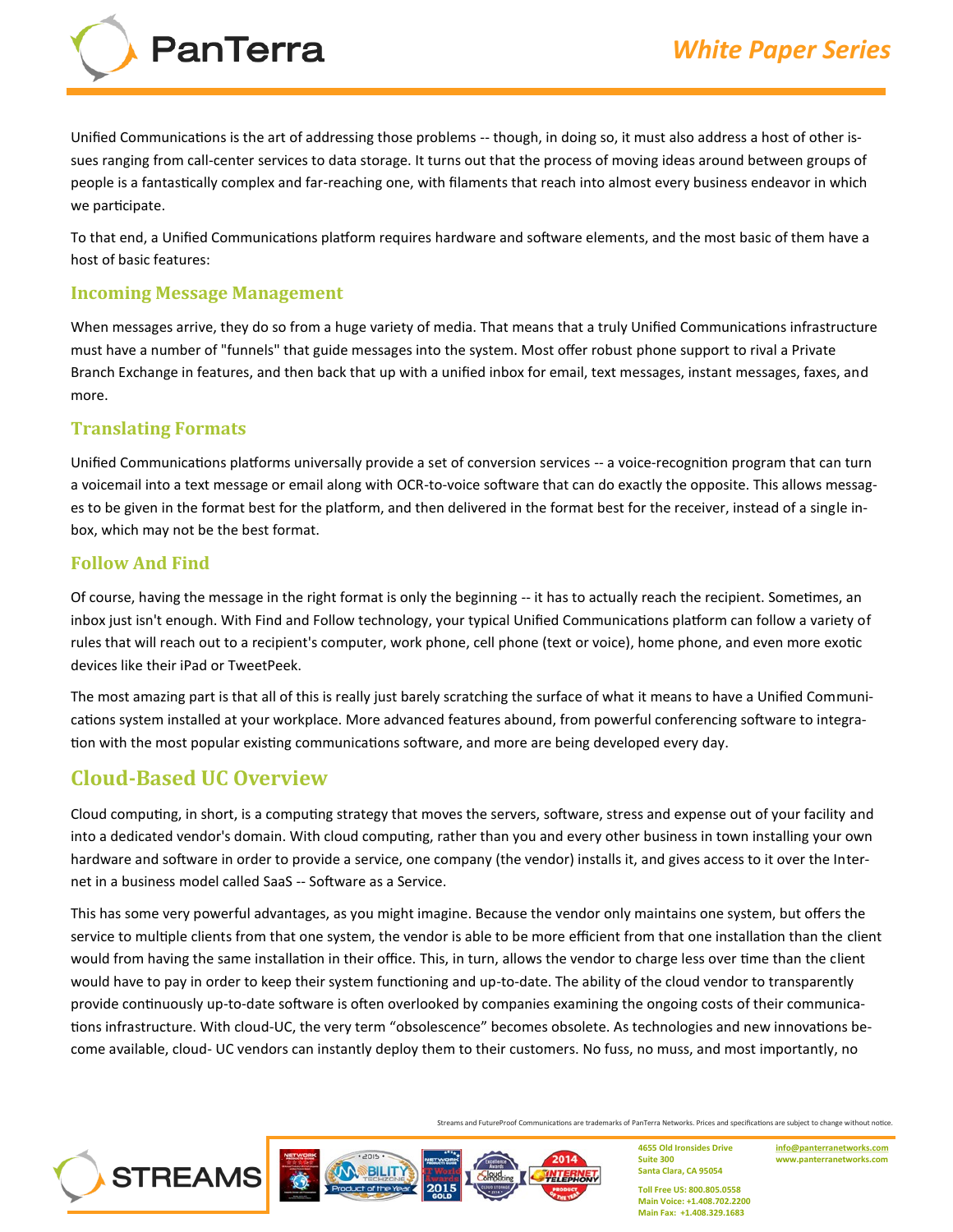

#### cost!

Cloud‐based computing is also receiving a lot of good press as a green business practice. By utilizing the cloud, as mentioned, you avoid duplication of electricity‐consuming machines across multiple businesses (or multiple sites within the same business).

When it comes to Unified Communications, delivering it from the cloud is as natural as putting milk on cereal. Every significant part of the UC platform works flawlessly as a SaaS; from the call center tech to the real-time presence tracking, everything can be accessed from a single online point-of-entry that is reachable from any Internet connection anywhere in the world. Administration can be performed over the same portal, though obviously with a higher degree of security.

The advantages of being able to access all of your communications systems from any Internet‐enabled computer seem intuitively obvious ‐‐ after all, we take for granted that our email inboxes will be waiting for us when we get home just as they are at work. But there is a startling difference between having access to your email, and having access to every piece of communication delivered to you.

Because cloud‐based UC platforms convert even voice and fax communications into digital format and store them in your personal part of the cloud, you can go through and review every memo, every client voicemail, even (if you're conscientious about saving them) all of your outgoing files and paperwork from anywhere in the world. This means that no matter where you are, not only will a cloud‐based UC platform find the right way to get messages to you (see Find and Follow and Translating Formats, above), but it will also give you the power to do whatever research you need to do into your past communications in order to solve any problems that crop up without needing anything except your smartphone to do it.

Cloud‐based UC is particularly advantageous for multi‐site organizations, since a single pay‐as‐you‐go cost provides access to the services from any number of sources.

#### **Communications Infrastructures In Today's Businesses**

Within the category of telecommunications, there are a few different ways of executing the system that supports your company's needs.

#### **On‐Premise Solutions**

Many traditional companies will enter your place of business, install a complex mess of hardware and software, and then hand you the instruction manual and vanish, leaving you to make it all work the way you want it to. That's called an 'on‐premise' UC platform -- because it physically exists where you work, and your workers have to keep it operational.

On-premise telecom solutions have only a few limited or perceived advantages over cloud-based solutions, the two most oftencited being improved security and greater control over the final result. Improved security, however, is a misnomer ‐‐ after all, if a cloud‐UC provider had security any worse than you would give your own business, they would be putting dozens or hundreds of clients' information at risk. The truth is, a cloud‐UC vendor spends more money, time and resources on security than virtually any of their customers do. It's their business to be secure. In almost every respect, the only real advantage to an on‐premise solution is precise control over every aspect of the system -- but if a cloud-based system is less expensive and does everything you need it to, what does that control actually get you other than increased expense?

Increased expense really is the name of the game when it comes to on‐premise solutions. You have a sometimes absurdly high capital investment in order to get all of the hardware and software installed and everyone trained on the new system. You have operating costs that include regular upgrades if you intend to keep up with the latest protocols and innovations. And if you

Streams and FutureProof Communications are trademarks of PanTerra Networks. Prices and specifications are subject to change without notice.



**4655 Old Ironsides Drive Suite 300 Santa Clara, CA 95054**

**[info@panterranetworks.com](mailto:info@panterranetworks.com) www.panterranetworks.com**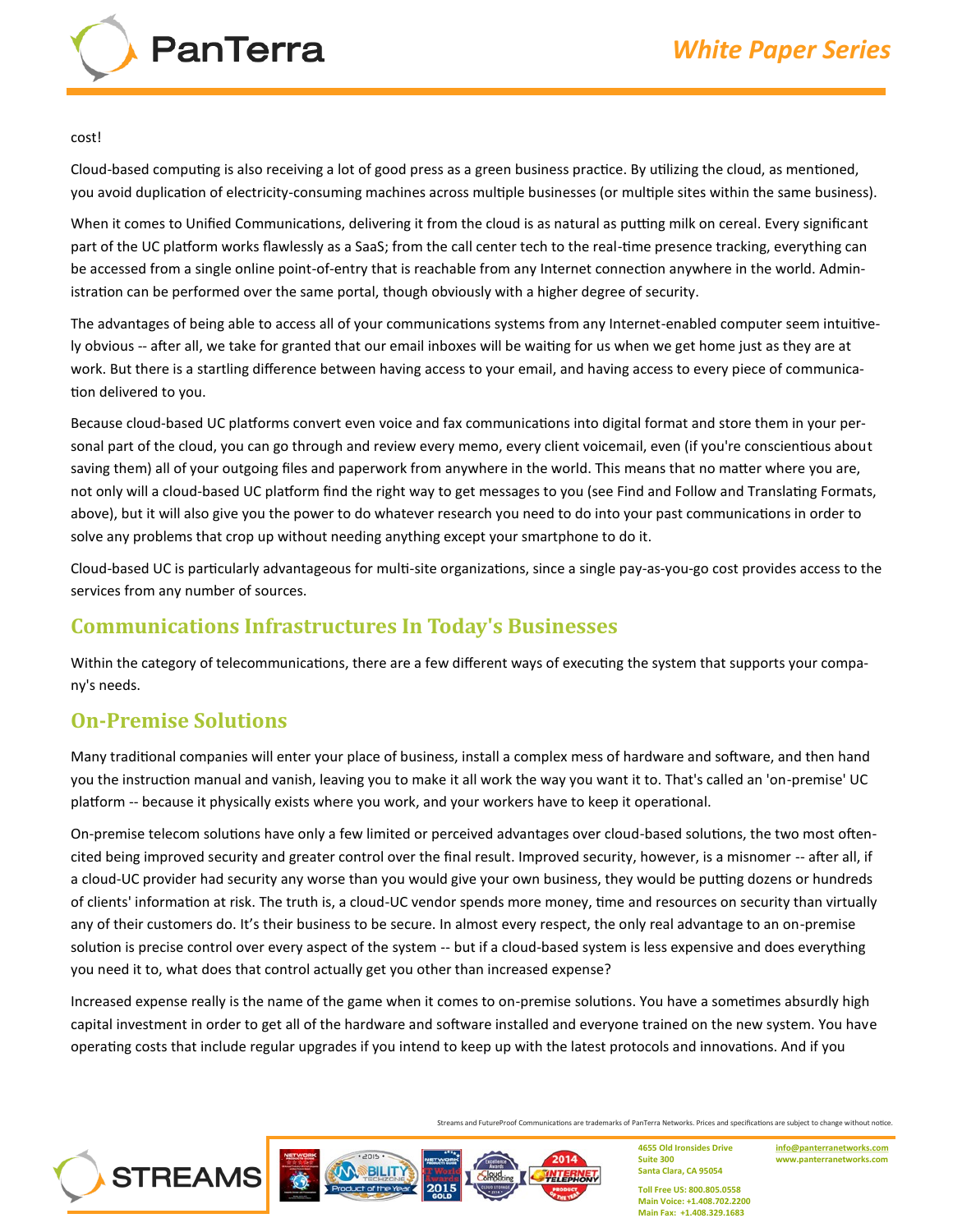

don't pay for those regular upgrades, you have a profound risk of your entire investment suddenly becoming obsolete and requiring a new capital investment to get your company back on track.

## **Multiple Hosted Solutions**

In this infrastructure setup, multiple vendors, each with their own section of the overall solution, will come in and install their particular hardware and software, and then they will maintain it and make sure it works for you. Very rarely will you ever find a single vendor who can and will hold down an entire UC platform in this manner, which is why the term for this method is the "multiple hosted" platform.

In many ways, a multiple hosted solution is somewhat of a middle ground between the on‐premise solution and committing fully to the cloud. Like an on-premise solution, a multiple-hosted solution gives you immediate physical access to the equipment, though generally you must sign a contract that says you won't manipulate it without your host's knowledge. Like the cloud, you don't have to worry about maintaining and upgrading your goods, though the upgrades and maintenance aren't performed invisibly and with zero downtime like they are on the cloud.

The disadvantages of multiple hosted solutions are simple: you don't get the control of an on‐premise solution, but it costs more than the cloud. You don't actually own the equipment, so you can't make changes without going through your host -- but you do actually have the equipment on‐site, which means you have to pay for the fact that you are the only group using the equipment.

## **Hybrid Solutions**

Hybrid setups are simply conditions in which your company purchases and maintains (on‐premise) some elements of its telecommunications setup and has other elements hosted externally. No matter how they are arranged, hybrid solutions always suffer from all of the problems of both on-premise and hosted solutions -- just on different parts of their telecommunications setup.

# **The Cost of NOT Using Cloud‐Based UC**

Cloud‐based UC platforms offer a dramatic reduction in overall costs compared to on‐site, multiple hosted, or hybrid methods. Not all of these costs are obvious, however -- the greatest sacrifices a corporation makes by choosing a non-cloud-based UC platform aren't in the increased number of dollars spent -- they're in the failure to increase the number of dollars earned.

# **Competitive/Responsiveness Cost**

## **Sales impact**

It's not hard to see, upfront, how important a solid UC platform is to sales -- if you have a potential client who wants to get in touch, and their message for whatever reason isn't properly addressed, you just lost a client. Unified communications goes a long way to make sure that this never happens by making sure that every incoming message reaches a set of ears (even if just in the form of a "you have a message in your inbox" message).

Cloud‐based UC goes a step beyond this, however, and ensures that your UC platform ‐‐ and thus your messages ‐‐ are available 24/7/365 from anywhere in the world, even if your office building is closed, even if has lost power -- even if its phone and data lines have been cut! Giving your workers the ability to make sales under any circumstances is the hallmark of the cloud.

Streams and FutureProof Communications are trademarks of PanTerra Networks. Prices and specifications are subject to change without notice.

2014



**4655 Old Ironsides Drive Suite 300 Santa Clara, CA 95054**

**[info@panterranetworks.com](mailto:info@panterranetworks.com) www.panterranetworks.com**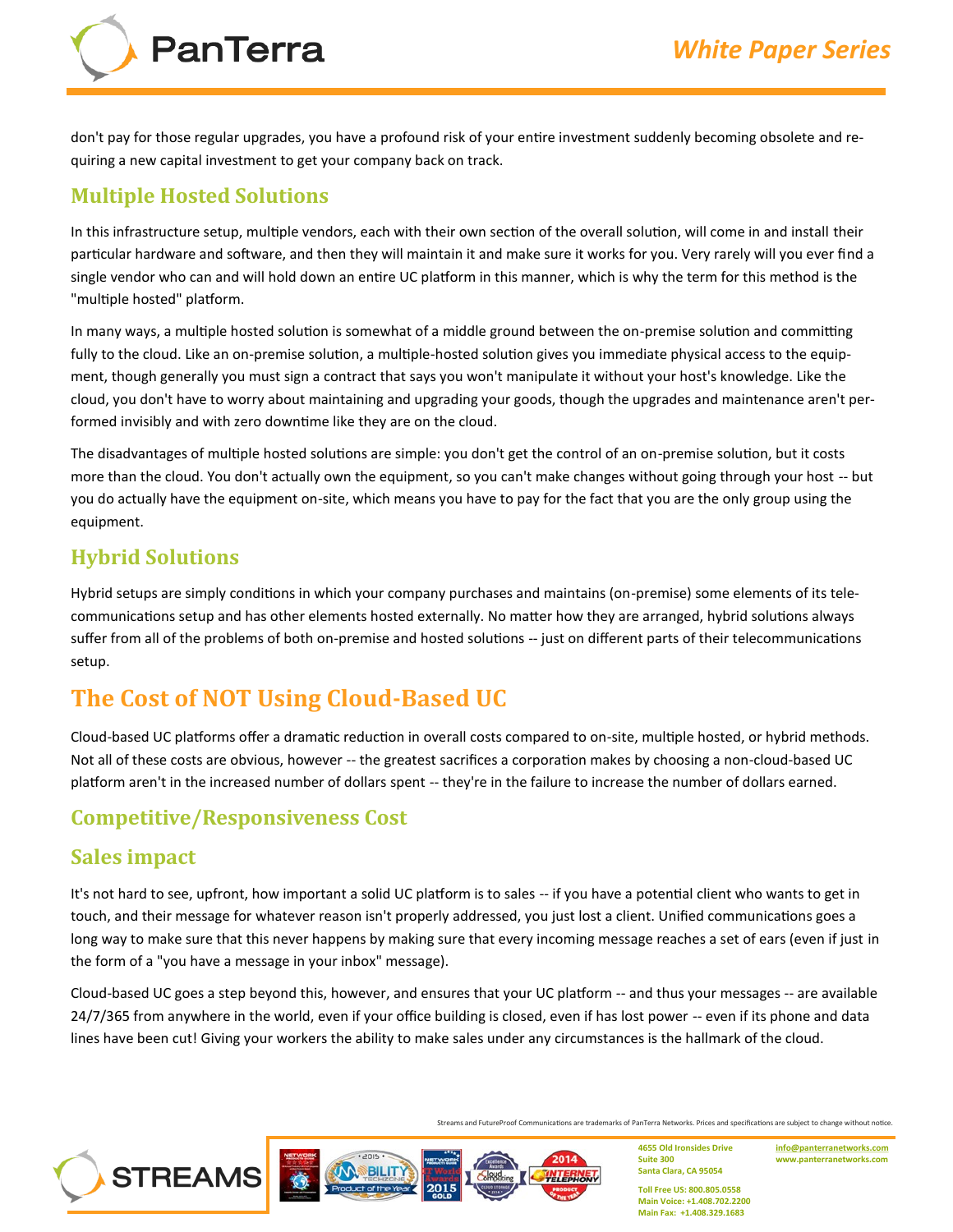

#### **Customer satisfaction impact**

Of course, everything about the sales impact applies to customer satisfaction as well ‐‐ when customers' messages reach available ears, and when the respondent can reply in whatever format the customer prefers, your employees' ability to serve your existing customers is maximized. Keeping an existing customer happy in today's competitive world can have a great impact on the bottom line. With the cloud, as your clientele advances and adds new innovated methods of communication to their repertoire, the vendor adds those methods transparently off‐site and your business picks up on it without missing a beat.

#### **Productivity impact**

Now extrapolate that same effect discussed above to the internal communications of your business. All executives are aware of the inefficiencies created by internal communications that don't reach all the right ears ‐‐ or don't reach them on time. Unified Communications platforms perform function after automated function to ensure that all messages reach all recipients, no matter where they are -- and give the recipient the ability to reply from anywhere, in any format. A cloud-based UC platform backs this up with an always‐present online storage that acts as a message history, allowing employees and managers alike to reference relevant past communications and quote, attach, or annotate them on the fly without having to be at their office in order to do it. Productivity improves, and with it, so does the bottom line.

## **Dollar Cost**

With all of the responsiveness benefits that cloud-based UC offers, the idea that it could cost less than an on-

premise, multiple hosted, or hybrid solution is somewhat startling ‐‐ after all, this is the business world; you get what you pay for, right? Well, remember the biggest advantage of the cloud -- multiple clients can access a single vendor's cloud system without the need to duplicate equipment. The fact that your business is in effect

time‐sharing a system with several others means that the service you're paying for is notably less expensive than paying for dedicated equipment ‐‐ even after you take the vendor's profit margin into account.

## **IT Cost**

And then there's the cost of running the UC system. As mentioned, on‐premise and hosted systems both involve dedicated equipment -- and that means a higher capital investment as well as a virtual guarantee that the day will come when you have to pay for an upgrade. Moreover, you either pay your own staff to maintain the system or you pay your host to come in and perform regular maintenance and repair.

When you use the cloud to get your UC, the vendor handles all of those expenses. And once again, because the vendor ameliorates those costs across all their clients, each one pays only a fraction of what they would have to pay to keep their own system up to date. Moreover, because the cloud vendor upgrades and installs new features with a "click of the mouse", your services never have to suffer any downtime in order to stay current.

## **PanTerra Networks: Futureproof cloud‐based Unified Communications**

That single simple fact ‐‐ the notion that, if you choose to use the cloud to get your Unified Communications platform, you never have to worry about upgrades or downtime -- is exactly why PanTerra Networks is able to call their UC platform "futureproof". Unlike any other form of UC infrastructure, PanTerra's cloud‐based UC platform will never leave your business on anything oth-

Streams and FutureProof Communications are trademarks of PanTerra Networks. Prices and specifications are subject to change without notice.



2014

**4655 Old Ironsides Drive Suite 300 Santa Clara, CA 95054**

**[info@panterranetworks.com](mailto:info@panterranetworks.com) www.panterranetworks.com**